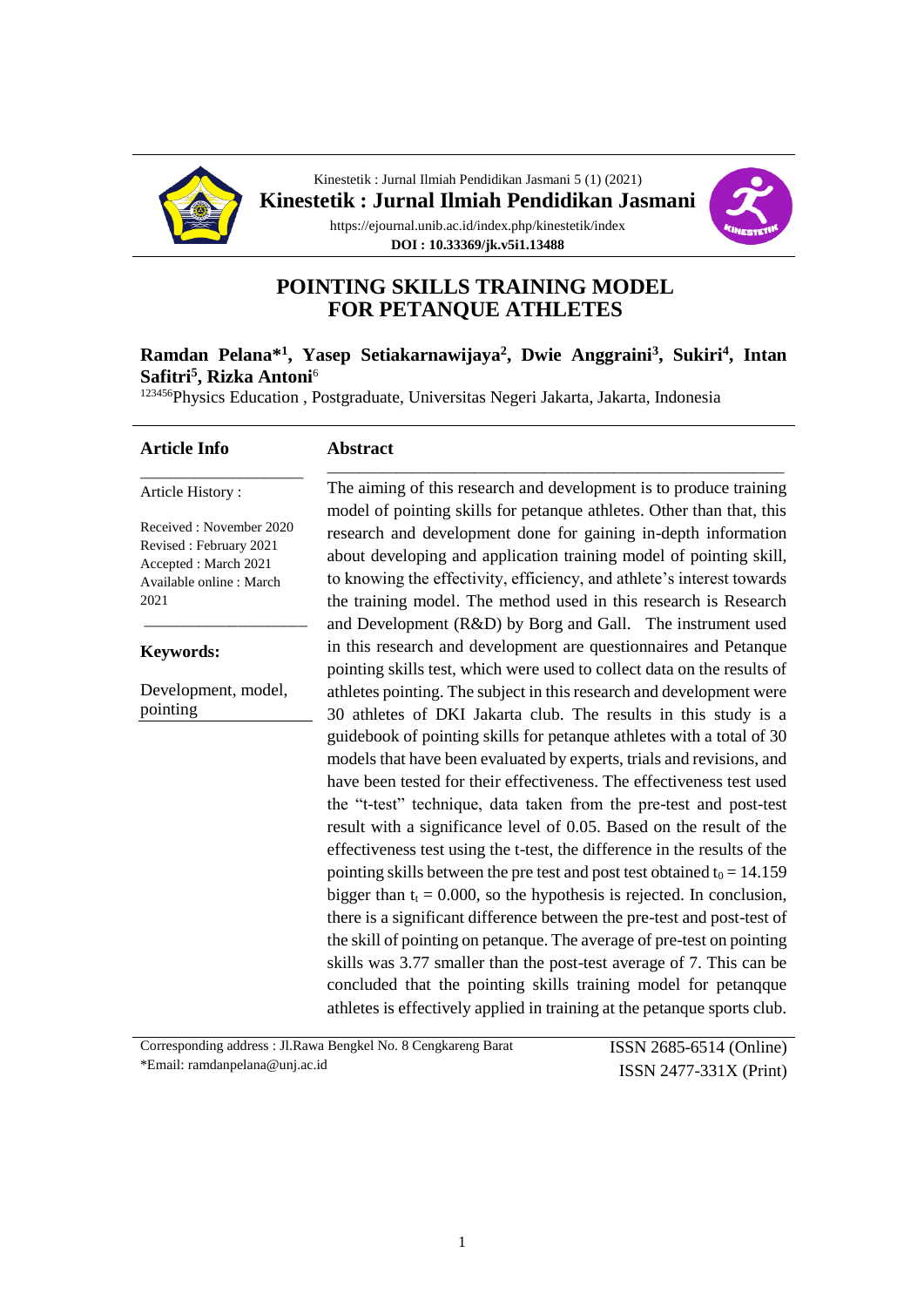### **INTRODUCTION**

The achievements of athletes in sports are not only achieved without a training process. The training process carried out by athletes must be followed with seriousness. It will be impossible for athlete to get an achievement if the athlete is not serious doing the training process and will cause the skill to not develop.

To improve athlete's skills, coaches must have variety of training models with different level so that they are not monotonous. Coaches who give the same training model repeatedly and monotonously will saturate the athletes, so that they cannot achieve an increase in getting a performance in each exercise. Coaches are required to always be smart in seeing athletes' difficulties when they are playing in a competition. Because what happens in a match is sometimes different from what has been trained. This often heppens in petanque sports athletes.

Petanque itself is a form of boules game that aims to throw an iron ball as close as possible to a wooden ball called a cochonnet / jack / boka and the feet must be in a circle. Petanque comes from the Occitan language "Les Pen Tanco" which means feet close to the ground or base and is a sport that originated in France. Petanque sport is a sport that is competed in almost all developed countries on all continents.

Petanque sport is a sport of accuracy and require someone to fully understand about accuracy also dominate the characteristics of the field. Because this game can be played on hard ground, grass, sand or other soil surfaces. In addition, a petanqu player/athlete must clearly know the basic techniques in this sport so that they master these skills.

In petanque sport, there are several basic techniques that must be mastered, specifically pointing and shooting. The pointing technique is a technique of bringing an iron ball closer to a target or a small ball made of wood. Meanwhile, the shooting technique is a technique to keep the opponent's iron ball away from the small ball target.

Petanque is a new sport in Indonesia. Petanque starts in Indonesia around the 2000s and officially competed in Indonesia at 26<sup>th</sup> SEA GAMES in 2011. Although it is classified as a new sport, the petanque sport is currently experiencing very rapid development. It is proven that currently 25 provinces have been inaugurated and become official sports at the 2020 Pekan Olahraga Nasional (PON) in Papua.

DKI Jakarta is one of the provinces that will participate in the upcoming PON in Papua 2020. Recently, Petanque DKI Jakarta has carried out the next stage of selection to filter the potential and skills possessed by Petanque athletes in DKI Jakarta.

In this selection, all athletes must test their pointing, shooting skills and single games. From the results of this selection, almost all athletes in the selection had small score in the pointing skill test.

Whereas, according to Zaini Lisa in Pilus (2017) "shooting and pointing are basic skills that are important in petanque" (Pilus, Amin, Din, & Muhammad, 2017). So every athlete must have good skills in both. Because when in a match if the shooting managed to be decreases under certain conditions, the athlete will prefer to use the pointing technique. So that pointing skills need to be trained by every athlete to cover up the lack in shooting success.

Pointing exercises are needed from the researcher's point of view. So far there is still a lack of training models so that it seems monotonous to improve the throwing skills of athletes themselves. So that mistake are still happened repeatedly and make the strategy not work during the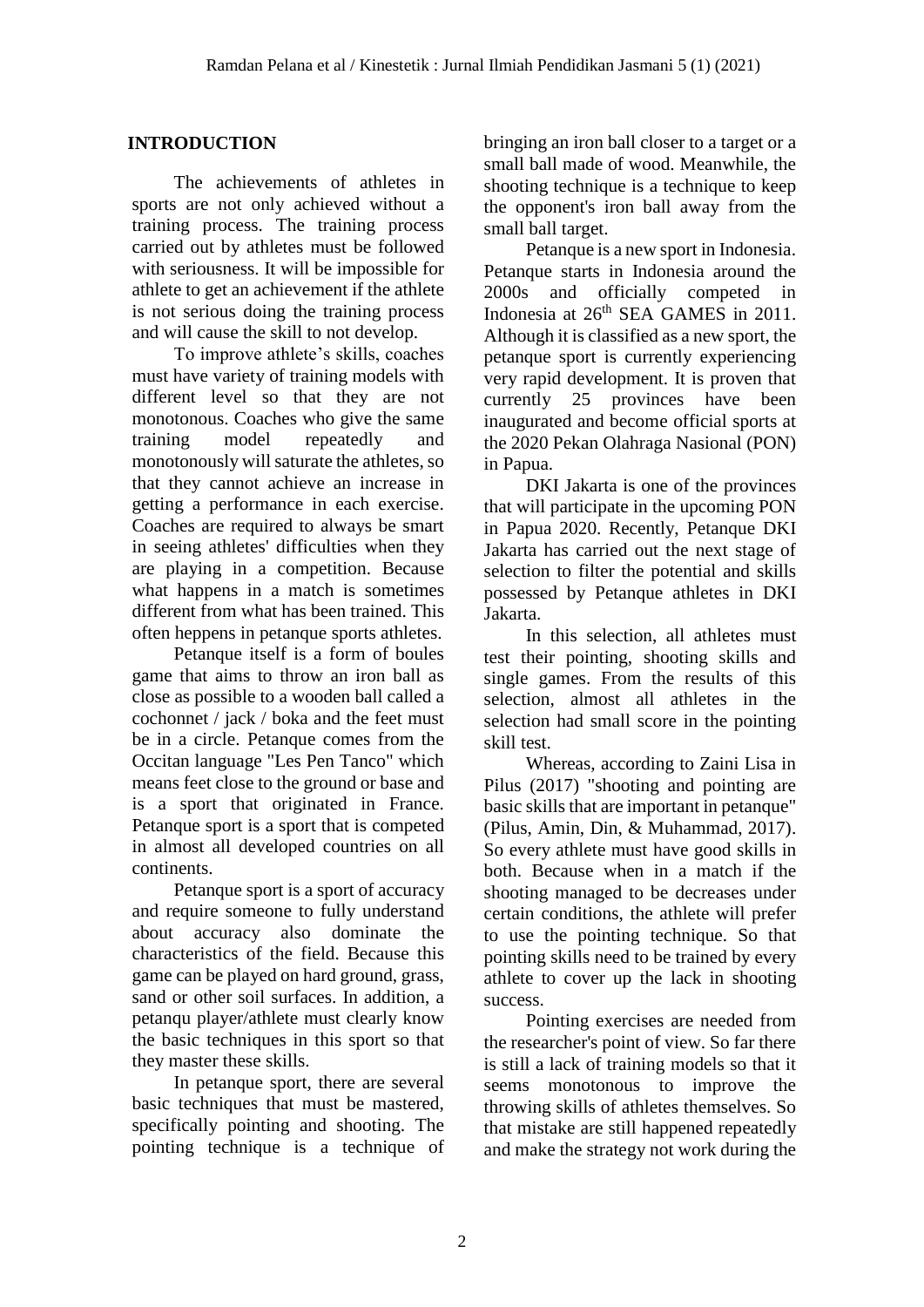match. Therefore, the researcher took the initiative to conduct a study entitled "Pointing Skill Training Model for Petanque Athletes". Researchers aim to increase the variety of pointing exercises so that they are not monotonous and can handle difficulties and problems during matches.

## Pointing Petanque Skills

According to Faizal Chan (2012) "Training is an activity that is carried out systematically and planned to improve body function". In sports activities, training is useful for improving skills (Chan, 2012). Meanwhile, according to Bompa (2009) "Training is a systematic activity over a long period of time, gradually and individually, aimed at forming a human who functions physiology and psychologically to meet the demands of the task."(Bompa & Haff, 2009).

Based on the description above, it can be concluded that training is an activity that is carried out continuously by going through a systematic, repetitive process, with the addition of training load and intensity. Then it is carried out in a planned manner so as to achieve the goal of the exercise, namely skills.

Cherly A. Coker (2004) "Skills are simply defined as the ability to carry out tasks that have specific goals to be achieved (Coker, 2004). Meanwhile, William H. Edwards (2010) defines "skill is a measure of the success of the quality of movement and produces the correct constant motion to achieve certain goals" (Edwards, 2010). Furthermore, according to Widiastusti (2014) "movement skills are the ability to perform movements efficiently, as well as the embodiment of the quality of coordination and control over the parts of the body involved in movement" (Widiastuti, 2014).

So skill is a person's ability to carry out a movement with the goals to be achieved and can also be interpreted as a intentional, systematic, and sustainable effort to adaptively carry out complex activities.

John Honeybourney (2006) "Skills are used to describe the motor movements of a person who has achieved excellence in his activities. An athlete who is considered skilled often has the qualities of coordination, ability, control, and efficiency of movement" (Honeybourney, 2006).

Judith E. Rink (2010) "Learning movement skills, has different characteristics from cognitive and affective learning. Singer citing Fitts and Posner's opinion that there are three stages that must be carried out by someone learning movement skills, i.e.: (1) the cognitive stage, (2) the associative stage, and (3) the automation stage." (Rink, 2010). So when someone wants to do an activity, skills are important things that someone must have so that when doing these activities the movements carried out can be well structured. Nachim in Tri Sutrisna (2018) "Petanque sport is a sport of agility of throwing a ball made of iron by bringing the target ball closer and moving the opponent's ball (target), and both feet are in the circle" (Tri, Moch, & Ramdan, 2018). Ardo Okilanda et al (2018) Petanque is played on a field size 4 m x 15 m above hard ground or grass" (Okilanda et al., 2018). According to Tri Moch and Ramdan (2018) "Petanque sports can be played anywhere, as long as they are on hard ground, but it is not recommended to play on grass or concrete. Petanque requires a spin of the ball to stop the ball rolling" (Tri et. al, 2018).

Turkmen in Gustopo Harry and Siti (2017)"Petanque comes from France. Petanque has various names that differ in each country. Bocce is the name petanque in Turkey and Bowls is the name in England"(Laksana, Pramono, & Mukarromah, 2017). In Sudiadharma and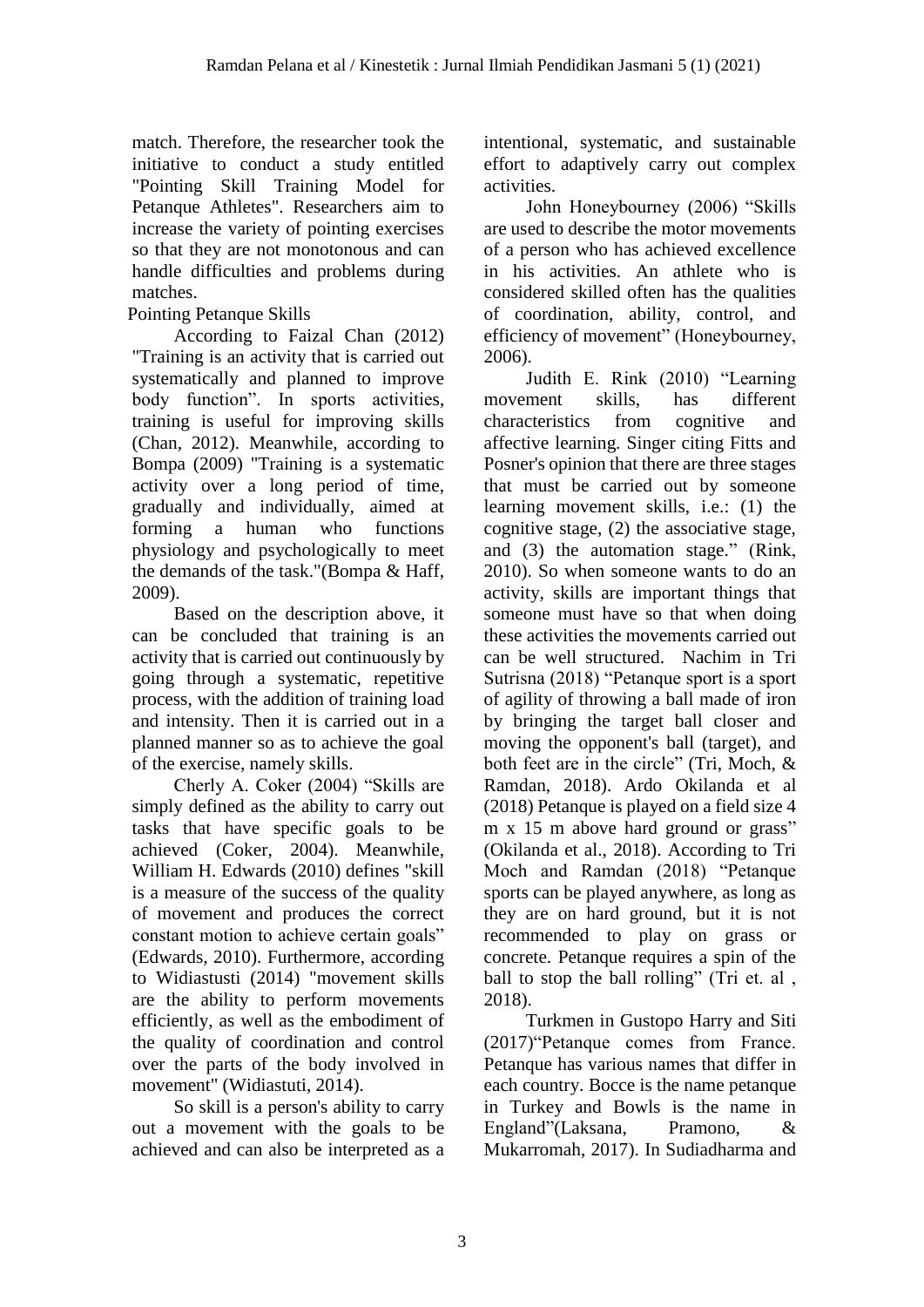Abdul Rahman (2017) "The original form of this sport appeared in 1907 in La Ciotat, in Provence, a city in southern France" (Sudiadharma & Rahman, 2017). At that time the sport of petanque was played only by French aristocrats, along with the development of the petanque era it began to be played by all groups and was an achievement sport that was contested in almost all developed countries throughout the continent.

Petanque is a new sport in Indonesia. Petanque starts in Indonesia around the 2000s and the exact year is undefined. Ardo Okilanda (2018) "Petanque officially competed in Indonesia at SEA GAMES XXVI in Palembang, Indonesia and the establishment of Federasi Olahraga Petanque Indonesia on March 18, 2011"(Okilanda, 2018). Although it is classified as a new sport, the petanque sport is currently experiencing very rapid development. It is proven that currently 25 provinces have been inaugurated by Federasi Olahraga Petanque Indonesia (FOPI) and become official sports at the 2020 Pekan Olahraga Nasional (PON) in Papua.

Ramdan Pelana (2016) "The basic skill of petanque is throwing, there are 2 (two) types of throws in petanque sports, namely pointing and shooting" (Pelana, 2016). Wahyu W and Hafidz (2018) "Shooting is a form of effort to keep the opponent's iron ball away from the target as far as possible to get a score" (Widodo & Hafidz, 2018). Kharim (2018) "Pointing in petanque sports can be said to be a technique of delivering an iron ball with the aim of being close to the target, the wooden ball"(Kharim & Nurkholis, 2018). B. W. Puttman (2011) "In performing the correct pointing skill, the bosi is held with the entire palm of the hand and clenched into a fist without any space on the knuckles. So that the throw results can be perfect and reach the target" (Puttman, 2011).

In pointing skills, athletes can do throws with various training models for pointing skills in petanque. According to Juhanis Benny and Masjumi (2017) "There are several ways to do the pointing technique: roll (roll), half / soft lob (medium soar), and high lob (high soar)" (Juhanis, B, & Nur, 2017).

a.) Roll is throwing the ball less than 3 (three) meters from the circle, where the ball is rolled along the arena approaching the target boka. Rolling

**Figure 1.** Pointing Roll Source: Personal Documentation

Pointing rolling is usually done by athletes in Indonesia in a squatting position then the body and shoulders are tilted forward.

b.) Half/Soft lob is tossing the ball a little higher forming a curve and the bosi falls and rolls to the target boka.







Pointing half lob is a natural way to throw or deliver an iron ball. This technique is widely used not only for one field character but also for several types of field characters. Smith in Kharim (2018) "Therefore this technique is more widely used by athletes when playing petanque sports" (Kharim et. al, 2018). This pointing is usually done by athletes in Indonesia in a squatting or standing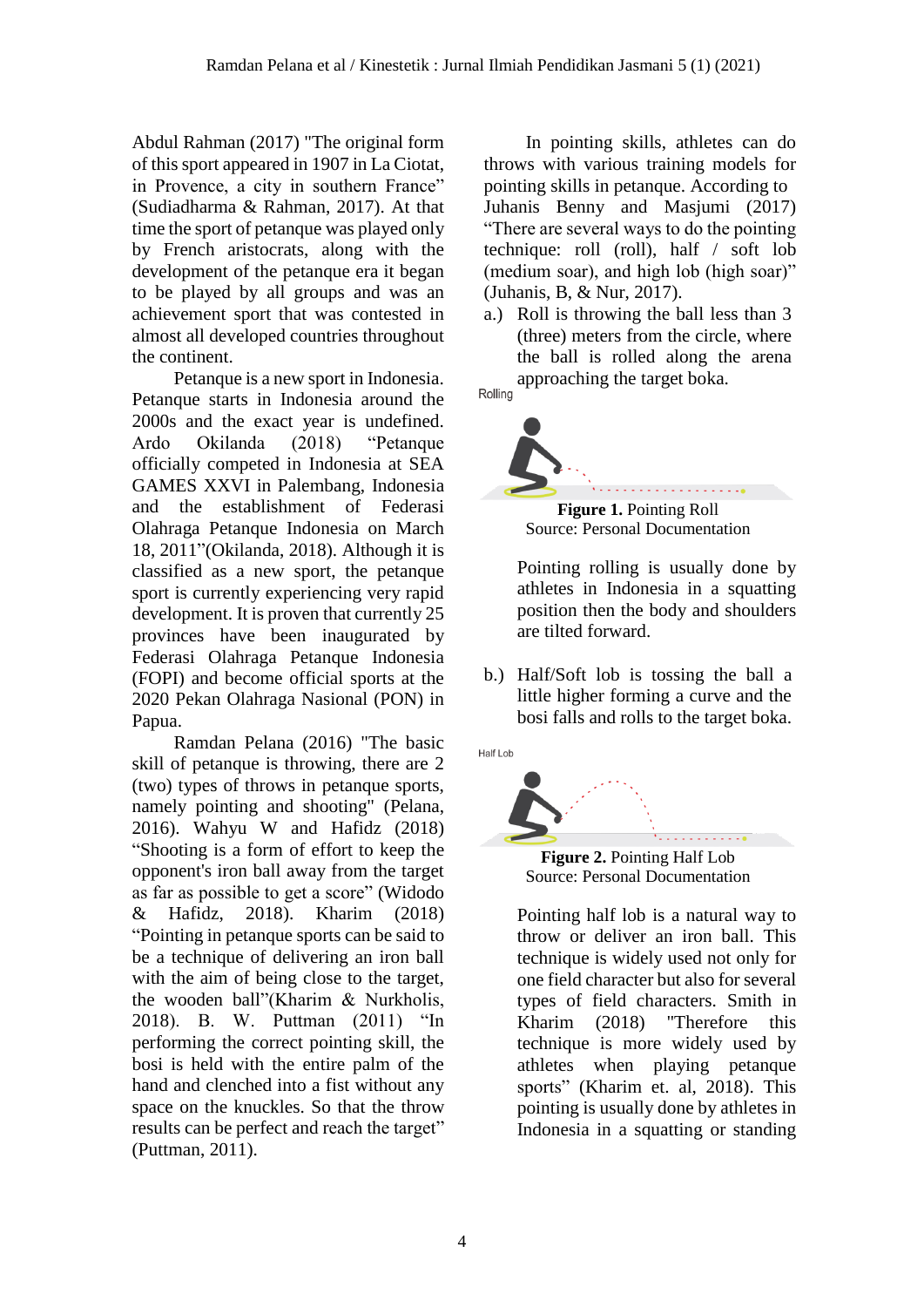position then the body and shoulders are slightly inclined forward.

c.) High lob/lob is to throw the bosi higher vertically, the bosi falls and rolls closer to the target boka.



Source: Personal Documentation

This High Lob Pointing can be done in a squatting or standing position. Athletes in Indonesia predominantly do it in a standing position, but there are some athletes who can do it in a squatting position. The position of the torso and shoulders is slightly upright when throwing because it requires a higher vertical throw.

According to Iwan Hermawan (2012) "Throwing in petanque sports uses a parabolic throw. Thereby to produce precise throw requires a good kinesthetic ability to estimate the precise angle and also the strength to throw." (Hermawan, 2012).

When doing a pointing throw implies 2 movements, shoulder flexion and wrist flexion. When a player swings the ball backward, it is called a shoulder extension motion and when swinging forward it is called a shoulder flexion motion. When a player grips the ball it is called the wrist flexion motion, while the ball is released it is called the wrist extension movement.

According to Soufe (2015) "Backswing in petanque sports is an prefix movement in pointing, which is moving the arm backward across the body axis. Release pointing is when the ball leaves the hand, when the ball is released at the right time it will affect the height and speed of the ball" (Soufe, 2015). Knowing the mistakes in the movement and motion of the ball will create the ideal movement, knowing the mistakes in performing techniques completely and accurately, will create athletes who have the potential to become champion.

Some things that must be done in the pointing technique:

1. Grip (How to hold the ball)

When holding the ball your fingers and palms should be tight but not gripping the ball tightly, the ball just sticks to the knuckles, so that when throwing the ball it will be easily directed to follow the direction of the finger joints and get good ball alignment.

#### 2. Arm (Lengan)

The source of power or the axis of the pointing technique lies in the swing of the arm, there are two core movements when throwing the ball, the backswing and the forward swing, the resulting motion is like a pendulum motion, the backward swing must be slower until it reaches the peak of the swing then proceed with the forward swing which has a greater speed than the backward swing, when doing the forward swing there is no flinching of the arm. Backswing in petanque is the prefix movement in pointing, which is moving the arm backward through the body axis. 3. Wrist

Besides from grip, the wrist also affects the results of the pointing technique, the opening in the wrist adds energy and results in the height of the ball which determines the angle of the throw, with the wrist opening of the ball that is thrown will experience rotation (back spin). According to Kharim (2018) "Release during pointing is when the ball leaves the hand, when the ball is released at the right time will affect the height and speed of the ball (Kharim et. al, 2018).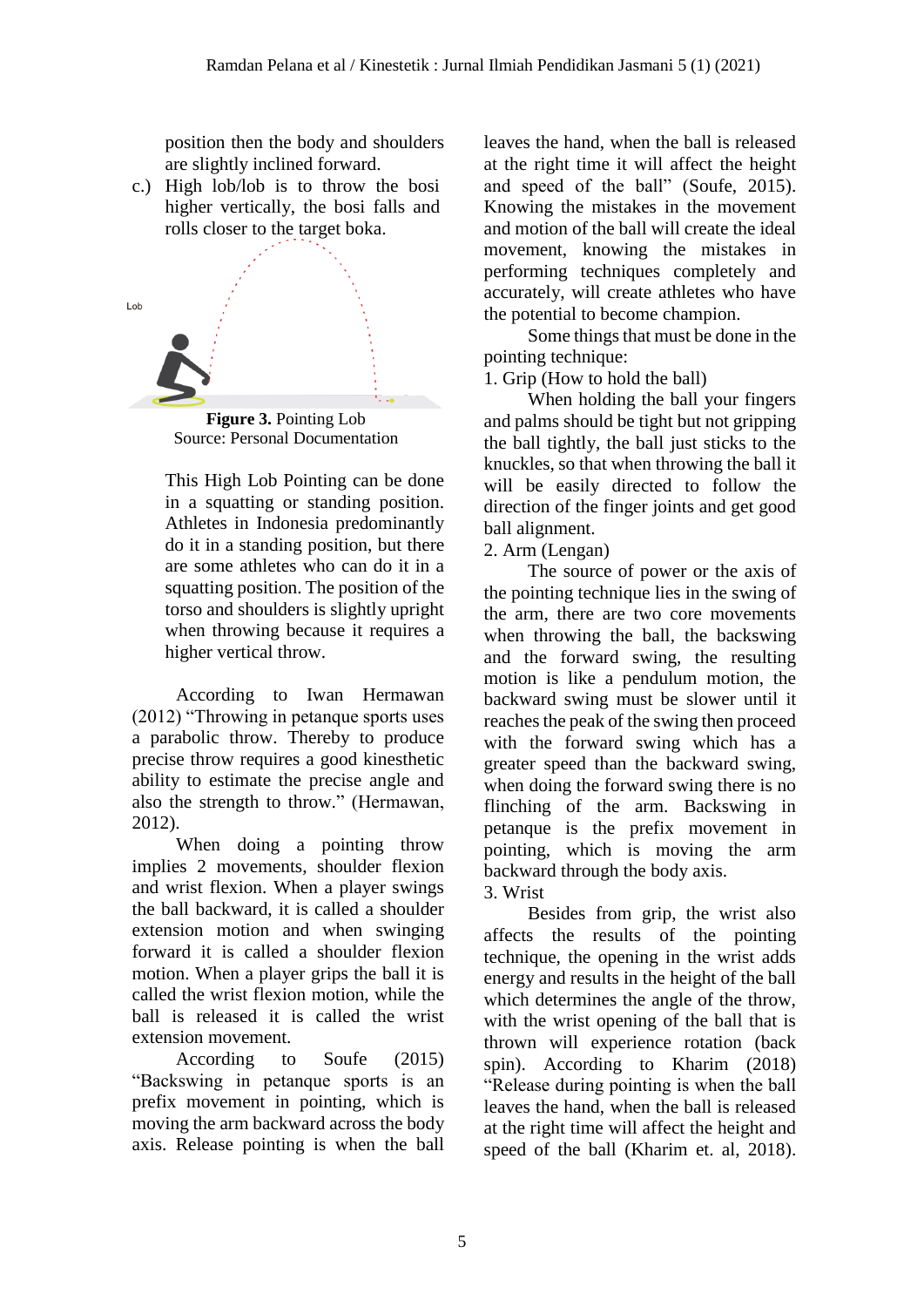When pointing, it adds more backspin control, keeping the ball on the track straighter and prevent it from too far away.

4. Body Posture

In pointing technique, it can be done by squatting and standing. Some players squat down so they can see the contours of the field and determine the point of dropping the ball. Usually used at shorter distances. While standing is often used for longer distances or if squatting is uncomfortable.

5. Leg and Feet (Feet Position)

In Soufe (2015) "The origin of the word petanque is pieds tanques which means feet are attached to the ground, so if there is a lump in the footwear it must clean up or clean up the soil surface until it is completely in comfortable" (Soufe, 2015). There are several positions of the legs when doing the pointing technique, one of the most efficient position is when the foot supports same as the hand that throws the ball, if the throw uses the right hand, the right foot is the support and vice versa, it is intended that the position of the body has a balance.

#### **METHODS**

The method used in this research is Research and Development (R&D) by Borg and Gall on the development of a pointing skill training model for athletes in Petanque with a pre-experimental effectiveness test in the form of a one group pretest-posttest design.

| <b>Table 1.</b> Research Design in |
|------------------------------------|
| <b>Effectiveness Test</b>          |

|                | Pre-        | ентеситенски тек | Post-       |  |
|----------------|-------------|------------------|-------------|--|
| <b>Subject</b> | <b>Test</b> | <b>Treatment</b> | <b>Test</b> |  |
| R              | $()_1$      |                  | $\Omega$    |  |

#### **RESULT AND DISCUSSION**

1. Must answer research problems in the form of: (a) results of needs analysis, (b) results of justification and validation of development products carried out by experts, and (c) test of product effectiveness.

2.Data exposure should follow development procedures

3. The data presented.

To test the effectiveness of the application of the Petanque pointing skills training model used the "t-test", data from the pretest and posttest pointing petanque skills using the t test at the significance level  $= 0.05$ . Here are the results of calculations are presented in the table.

|      |       |         | Std.<br><b>Mean N Deviation</b> | Std.<br>Error<br>Mean |  |
|------|-------|---------|---------------------------------|-----------------------|--|
| Pair | Post- | 7.00 30 | 2.213                           | .404                  |  |
|      | test  |         |                                 |                       |  |
|      | Pre-  | 3.77 30 | 1.924                           | .351                  |  |
|      | test  |         |                                 |                       |  |

| Tabel 3. Paired Sample Correlation |
|------------------------------------|
|------------------------------------|

| <b>rapel 3.</b> I alled Ballipic Correlation |                            |    |                    |           |  |  |  |
|----------------------------------------------|----------------------------|----|--------------------|-----------|--|--|--|
|                                              |                            |    | N Correlation Sig. |           |  |  |  |
| Pair                                         | Post-test $&$ pre-<br>test | 30 |                    | .826 .000 |  |  |  |

**Table 4.** Summary of test results pointing petanque effectiveness skills with t-test

|          |             | <b>Paired differences</b> |                         |                                            |                  |                | t      | df | <b>Sig</b> |
|----------|-------------|---------------------------|-------------------------|--------------------------------------------|------------------|----------------|--------|----|------------|
|          |             | mea                       | Std. Std                |                                            | 95%              |                |        |    |            |
|          |             | n                         | devi                    |                                            | Confiden         |                |        |    | $(2 -$     |
|          |             |                           | atio                    | ero                                        |                  | ce             |        |    | tail       |
|          |             |                           | n                       | r                                          | <b>Interval</b>  |                |        |    | ed)        |
|          |             |                           |                         | me                                         | of the           |                |        |    |            |
|          |             |                           |                         | an                                         | <b>Differenc</b> |                |        |    |            |
|          |             |                           |                         |                                            | e                |                |        |    |            |
|          |             |                           |                         |                                            | L                | U              |        |    |            |
|          |             |                           |                         |                                            | $\bf{o}$         | p              |        |    |            |
|          |             |                           |                         |                                            | W                | p              |        |    |            |
|          |             |                           |                         |                                            | e                | e              |        |    |            |
|          |             |                           |                         |                                            | r                | r              |        |    |            |
| Pa<br>ir | pos<br>ttes | 3                         | 1                       |                                            | 2                | 3              | 1<br>4 |    |            |
| 1        | $t -$       |                           |                         |                                            |                  |                |        | 2  | 0          |
|          | pre         |                           | $\overline{\mathbf{c}}$ | $\begin{array}{c} 2 \\ 2 \\ 8 \end{array}$ | 7                | 7              | 1      | 9  | 0          |
|          | test        | $\frac{2}{3}$             | 5                       |                                            | 6                | 0              | 5      |    |            |
|          |             |                           | 1                       |                                            | 6                | $\overline{0}$ | 9      |    |            |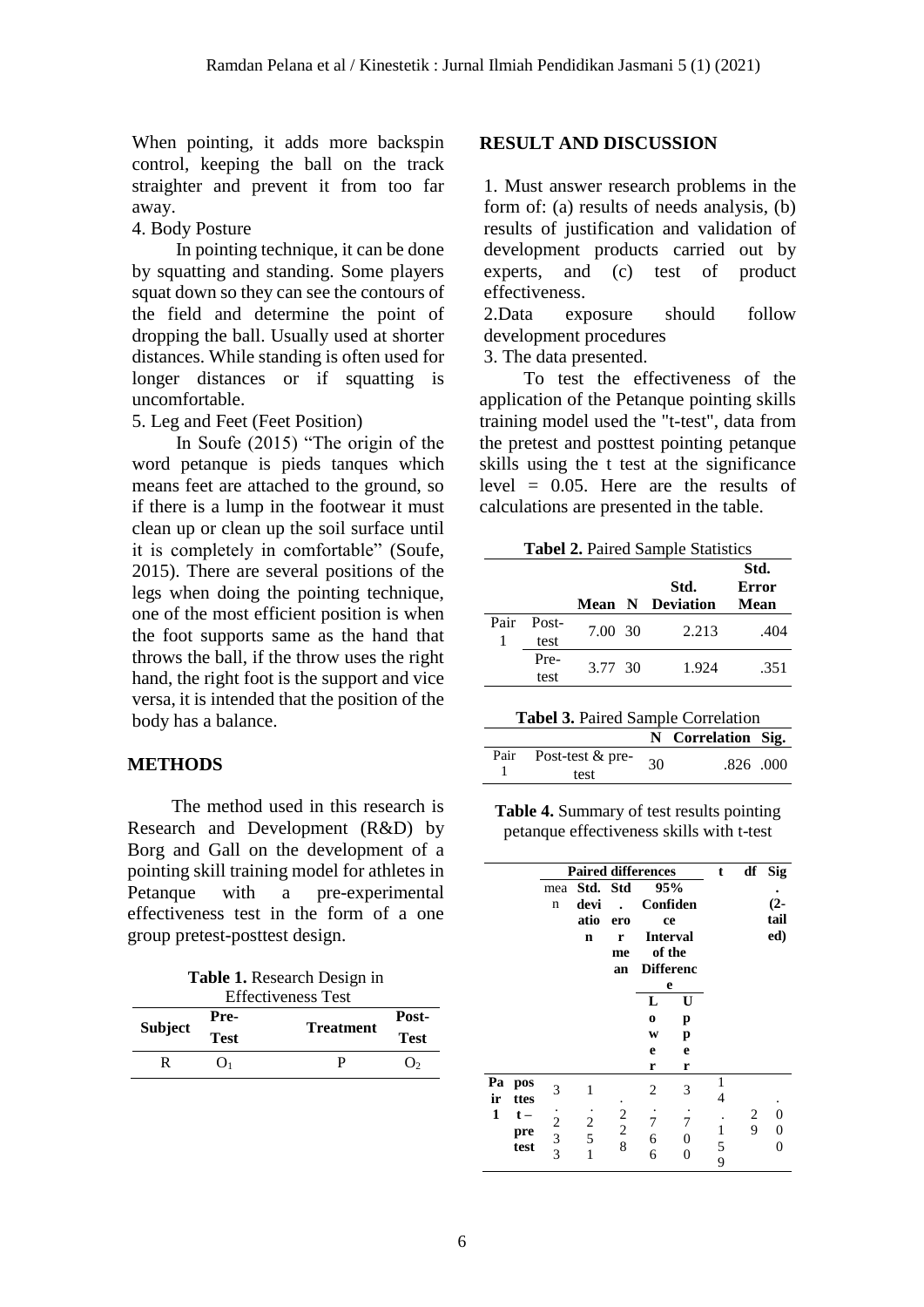Based on the output using SPSS 22, the mean value of the Petanque pointing results before being given the training model is 3.77 and after being given treatment with the exercise model is 7 it means that the mean value of the Petanque pointing results has increased. The result of the training correlation coefficient before and after being given the Petanque pointing model is 0.826 with a p-value of 0.00 <0.05 so the conclusion is significant. In the t-test using SPSS 22, the result of tcount = 14.159, df = 29 and p-value =  $0.00$ <0.05, which means that there is a significant difference in athlete's pointing training before and after the Petanque sport pointing training model treatment.

Based on this information, it can be said that the developed training model for pointing skills for athletes in Petanque.

## **DISCUSSION**

1. Product Improvement

Based on the numbers in tables 2, 3, and 4 above, it can be concluded that the pointing skills training model for petanque athletes is proper to use in petanque pointing training and effective for improving athlete's pointing ability. There is a comparison of numbers that show that the results of the pre-test and post-test have progressed, from the pre-test mean of 3.77 then given treatment in the form of pointing training models that have been developed then post-test is then held to determine the effectiveness of the developed model and obtained mean of 7, so this petanque pointing training model is effective for developing pointing skill training for petanque athletes.

Seeing the strength and weakness of the products made, there are inputs that researchers will convey in order to achieve improvements to this product, as for the input is as follows:

a) The adjustment of the training model of pointing petanque given to the

characteristics of the field, also repetition of training is required so that the athlete really understands the characteristics of the field and the training model being carried out.

- b) The different characteristics and understanding of athletes require the coach to provide an explanation and practice directly so that they understand to learn new movements to do.
- 2. Product Discussion

The petanque pointing model made by the researcher is a product that aims to assist the trainer in delivering petanque pointing exercise material, to improve athlete's pointing ability and as a reference for training materials. This pointing model is made based on the level of needs of athletes in training activities, especially pointing techniques in petanque training for athletes.

After being reviewed about several weaknesses, this product needs some improvements, then some of the advantages of this product can be conveyed, including:

- a) Increase pointing for petanque athletes.
- b) This model can make athletes more active, and enthusiastic in petanque pointing exercises.
- c) Petanque pointing model is more effective and efficient.
- d) To assist coaches in training athletes in clubs.
- e) Contribution to science, especially sports education.
- f) This petanque pointing model is carried out systematically from easy to difficult things.
- g) This model can be seen in the form of modules or books.

The product weaknesses that need to be addressed including:

a) The product used is far from perfect.